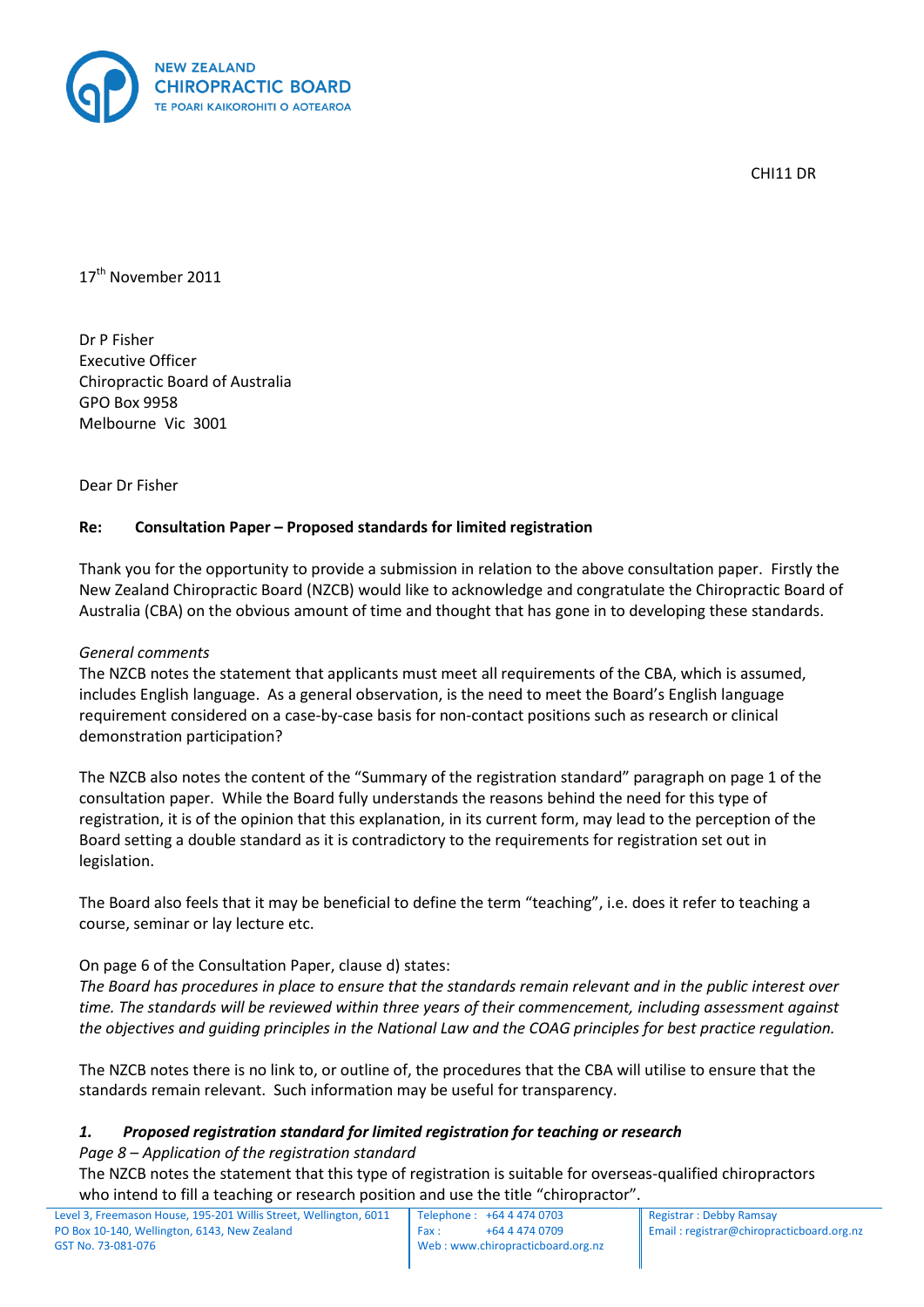The NZCB understands that the National Law is "title protection" based legislation and therefore assumes that if a person was not intending to use the title chiropractor while undertaking a teaching or research position then registration would not be required. This could lead to the possibility of entities circumventing the need to register their overseas trained limited period teachers or researchers by not having them call themselves chiropractors while in their employ. Has the CBA thought of rewording the statement slightly to include the words "… use the title chiropractor or hold themselves out to be a chiropractor by virtue of the position held."

### *Page 8 – General requirements*

The NZCB notes the second dot point states that all chiropractors granted limited registration for teaching or research must comply with the requirements set out in this registration standard, including authorising and facilitating the provision of regular reports from their supervisor/s to the Board regarding their safety and competence for registration.

Will the CBA be providing a template report for completion by supervisors and will supervisors have to be approved by the CBA to ensure they are appropriate to supervise and report? If supervisors are to be approved by the CBA, the NZCB would suggest that the CBA, if it has not already done so, develops a set of criteria for matching purposes to be made publically available.

### *Page 9 – National Law requirements*

Dot point 2 refers to qualifications determined by the Board to be relevant…. Will the Board be publishing, or making available, a copy of the audit process it intends to use to determine qualification relevance?

Dot point 4 refers to recency of practice – Will the Board be publishing guidelines for recency of practice for research and teaching positions.

#### *Page 10*

Dot point 9 states that an applicant for limited registration needs to confirm that they "will meet" the requirements for professional indemnity insurance. The Board feels that this dot point should be amended to state that the applicant "meets" the requirement or indicate a timeframe in which they "will meet" the requirement.

# *Page 10 – Compliance requirements*

The first paragraph following the dot points indicates that if an applicant does not maintain employment in the teaching or research position that they can no longer "practice chiropractic". The Board is of the opinion that the wording of this statement may be lead to confusion and could be amended to read: "…..no longer hold limited registration for teaching or research.".

The following paragraph should include the words "or supervision" after clinical practice.

# *Page 11 – Renewal of limited registration*

The NZCB notes the statement includes an explanation that limited registration is granted for a period no more than 12 months and may be renewed three times only, as set out by section 72 of the National Law. If limited registration has been renewed three times, a chiropractor seeking limited registration may submit a new application for limited registration which will need to meet the requirements set by the Board at that time.

This requirement does not appear to have a limit on the number of times a person can apply for limited registration. The NZCB suggests that the CBA considers including a limit on the number of times a person can apply for limited registration before being required to apply for a general registration.

The NZCB also notes that this section does not include a time period over which an applicant can make their initial three applications, e.g. can they apply three times in one year, three years, ten years etc.